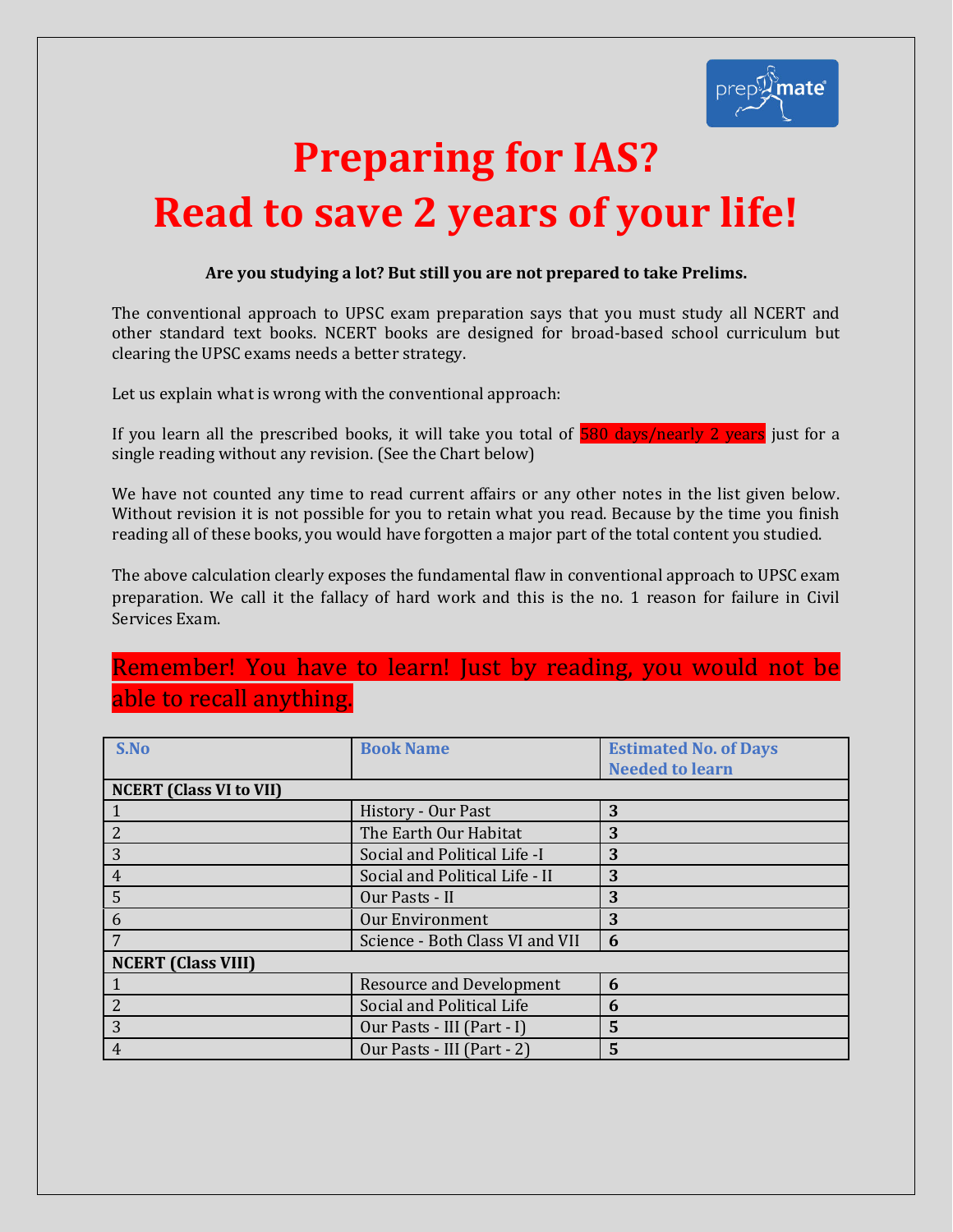

| <b>NCERT</b> (Class VIII and IX) |                            |  |
|----------------------------------|----------------------------|--|
|                                  | Science - Class VIII       |  |
|                                  | <b>Democratic Politics</b> |  |
|                                  | Contemporary India         |  |
|                                  | Economics                  |  |

| <b>NCERT</b> (Class IX and Class X) |                               |  |
|-------------------------------------|-------------------------------|--|
|                                     | Science Class IX              |  |
|                                     | India and Contemporary        |  |
|                                     | World - I Class IX            |  |
|                                     | Contemporary India            |  |
|                                     | <b>Understanding Economic</b> |  |
|                                     | Development                   |  |

| <b>NCERT</b> (Class X) |                              |  |
|------------------------|------------------------------|--|
|                        | India and Contemporary World |  |
|                        | - 11                         |  |
|                        | <b>Democratic Politics</b>   |  |
|                        | Science                      |  |

| <b>NCERT</b> (Class XI) |                                              |    |
|-------------------------|----------------------------------------------|----|
|                         | Chemistry - Unit 14                          | 5  |
| $\overline{2}$          | Biology - Unit 4 and 5                       | 15 |
| 3                       | <b>Fundamentals of Physical</b><br>Geography | 15 |
| $\overline{4}$          | <b>India Physical Environment</b>            | 15 |
| 5                       | <b>Understanding Society</b>                 | 10 |
| 6                       | <b>Indian Constitution at Work</b>           | 10 |
| 7                       | Themes in World History                      | 15 |
| 8                       | Indian Economic Development                  | 10 |
| 9                       | Tamil Nadu History Textbook                  | 15 |
| 10                      | An Introduction to Indian Art                | 15 |

| <b>NCERT</b> (Class XII) |                              |    |
|--------------------------|------------------------------|----|
|                          | Chemistry - Unit 16          |    |
|                          | Biology - Units 8, 9 and 10  | 15 |
|                          | <b>Fundamentals of Human</b> | 15 |
|                          | Geography                    |    |
|                          | India - People and Economy   | 15 |
|                          | <b>Indian Society</b>        |    |